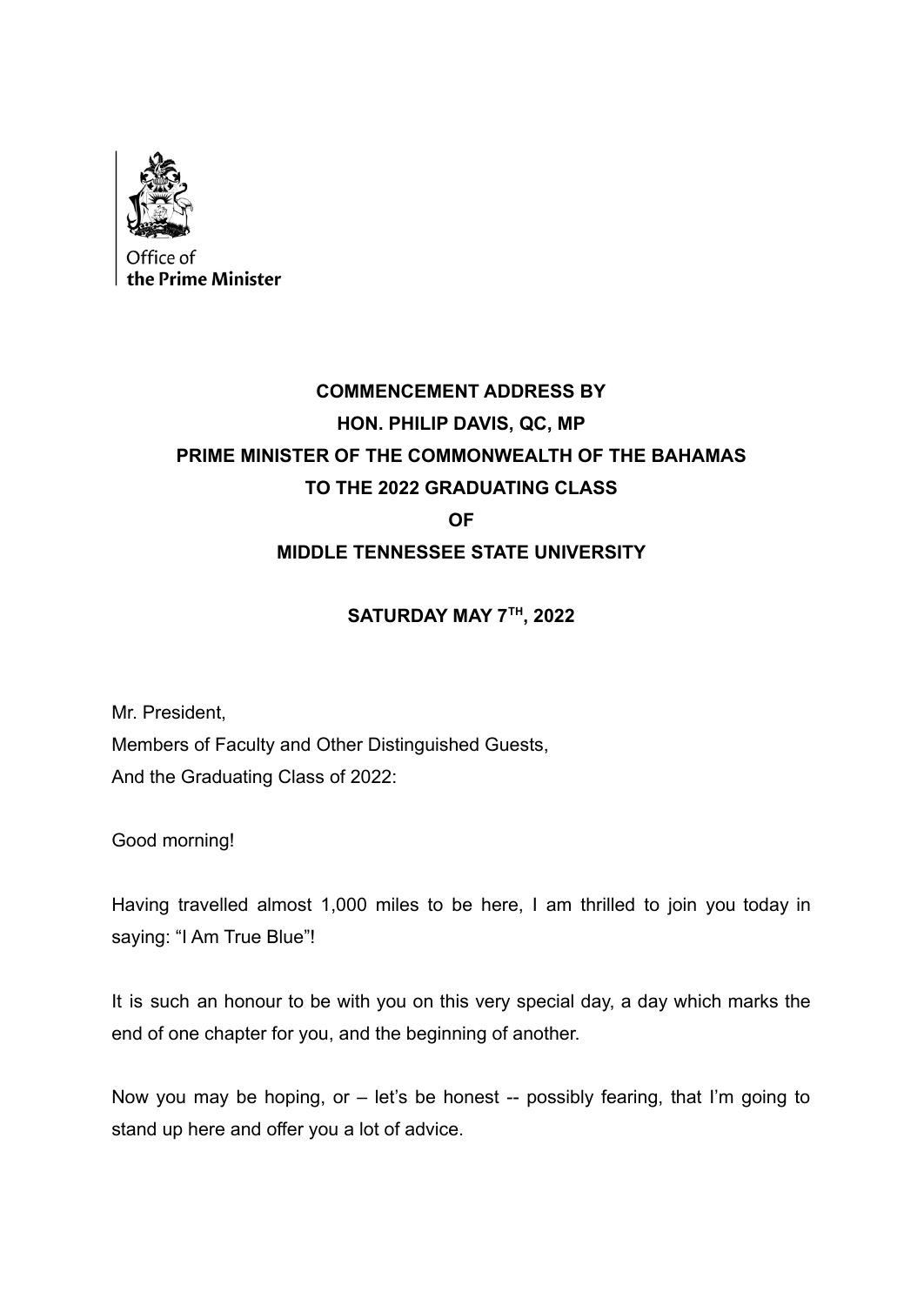Don't get me wrong – it's tempting to do so. After all, you're embarking on your careers, and I – well, let's just say it's been several years since my early 20's.

However, as the father of six, I'm acutely aware that telling you about the mistakes I made isn't going to save you from making your own. And that's OK, because it's your mistakes that will propel you forward, especially the painful ones, when you must get up off the floor, dust yourself off, dig deep inside and confront what you're really made of. In those moments, you will rely on and trust your core values, not advice from a commencement speaker.

I know you've learned already – that the stories of those who came before you can be critically important in shaping your understanding of the world, and your place in it, but the work of finding the way forward still belongs to you.

As a 19th-century Danish philosopher observed: "Life can only be understood backwards, but it must be lived forwards."

In my conversations with some of you, I've realized that we have much more in common at this moment than you might imagine:

Many of you are about to start new jobs – and I just started a new job too, seven or so months ago, when my party won the general elections in The Bahamas, and I became the Prime Minister.

And just like you, I am confronting challenges that seem to grow more complex by the day.

Your world will be shaped by climate change. There will be nowhere to hide – every state in this great country will feel the impact, one way or another, in the years to come. That is true in my country, too, where hurricanes made more intense by rising ocean temperatures have devastated our beautiful islands, leaving tragedy and destruction in their wake. Maybe previous graduates of your university, or previous governments in my country, could postpone confronting the scale of the crisis. But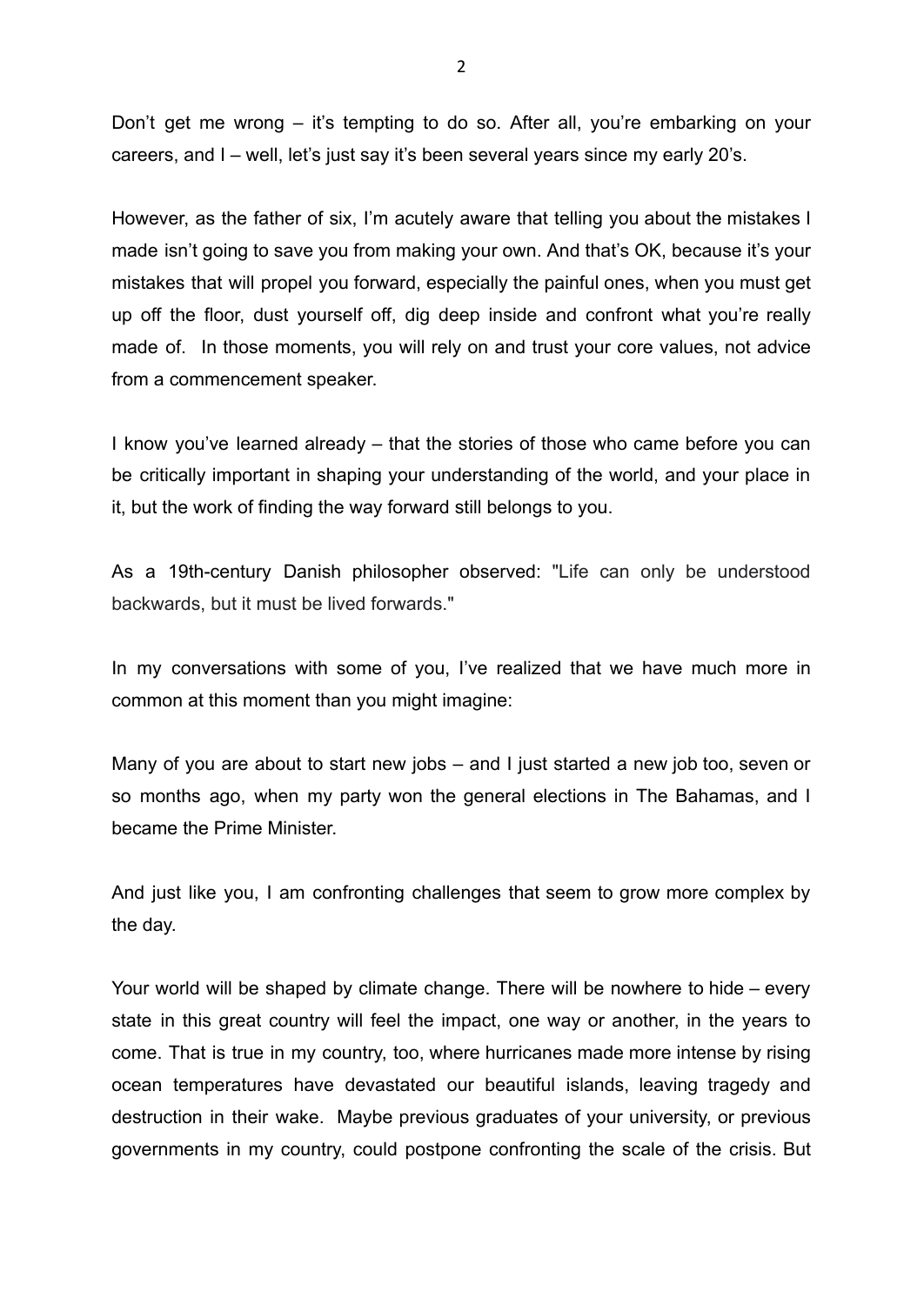none of us here today have the luxury of pretending this is someone else's problem to solve.

We are seeing, too, you and I, that a war half a world away can impact our everyday lives. Conflict in Eastern Europe means higher prices for all of us, a new shape to the energy landscape, and an outcome that will affect geopolitics in ways we can imagine and ways we cannot.

I know many of you studied finance, and media, and technology – these are all fields experiencing dizzying changes. What you know now may well be out of date in a few short years. That's intimidating, yes, but it's also exciting. It means that the most valuable knowledge you gained here is the importance of keeping your mind open, and thinking critically, but none of us can afford to grow complacent, we must keep learning.

You might know The Bahamas for our beautiful beaches, but financial services have been a very important industry for us, too. Just last month, we issued a new government policy for digital assets, and welcomed some of the brightest minds in crypto to our country, because we're ready to leverage our experience in the more traditional world of finance to create a new generation of blockchain entrepreneurs.

I know some of you who may have had a more traditional path in mind when you started university are now excited about the possibilities in fintech, NFTs, web3 and DeFi.

Being at the dawn of an exciting new era of innovation means being aware of both the threats and the possibilities. My country is proceeding with both caution and enthusiasm, and just like many of you, we're determined to turn these big changes into big opportunities.

The goals and aspirations of the citizens of a small country like The Bahamas have changed dramatically over the years, especially during the past 50 years during which we have been an independent, sovereign, nation.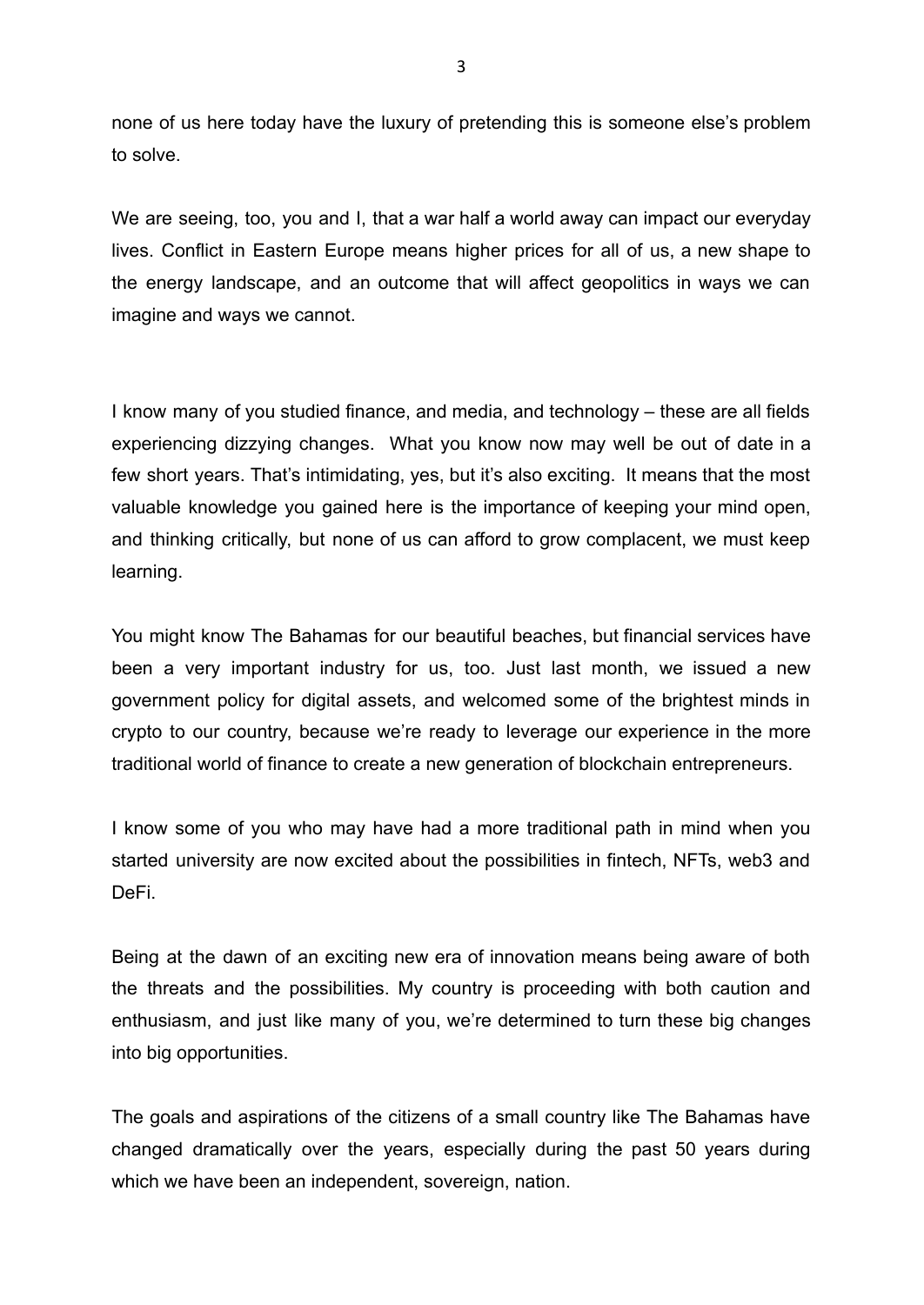Take the winner of this year's President's Award, Winton Cooper. He's a senior majoring in Environmental Sciences, and I understand he has been a respected and effective student leader during his tenure at MTSU. I hope you don't mind that I am delighted to say he is also a Bahamian!

In fact, The Bahamas has sent many students to MTSU.

One of our country's distinguished foreign ambassadors, our Ambassador to CARICOM, the Caribbean community of nations, is a proud MTSU graduate; Leslia Miller-Brice ran track here and she sends her love and warmest congratulations to you all.

Then, of course, there's Dr. Sidney McPhee. By any account, your President has had a tremendous impact in shaping this university into the great institution it is today.

I thank him for his generous welcome in inviting me to be a part of this commencement and salute his great achievements. As I said to him yesterday, even though he is making a world-changing contribution here, we still regard him as a member of our Bahamian family.

President McPhee and Ambassador Miller-Brice and Mr. Cooper are some of the proud faces of the modern Bahamas.

But our homeland didn't always afford such opportunities.

Although I've been focused this morning on what we have in common, I should say we likely grew up quite differently. I grew up barefoot, running around Cat Island, a small rural island in The Bahamas with a population of a few hundred. I got into a fair amount of trouble. I'm sure many of you can relate to that.

My grandparents were subsistence farmers, who were never taught to read or write. My father was a fireman, my mother a domestic worker.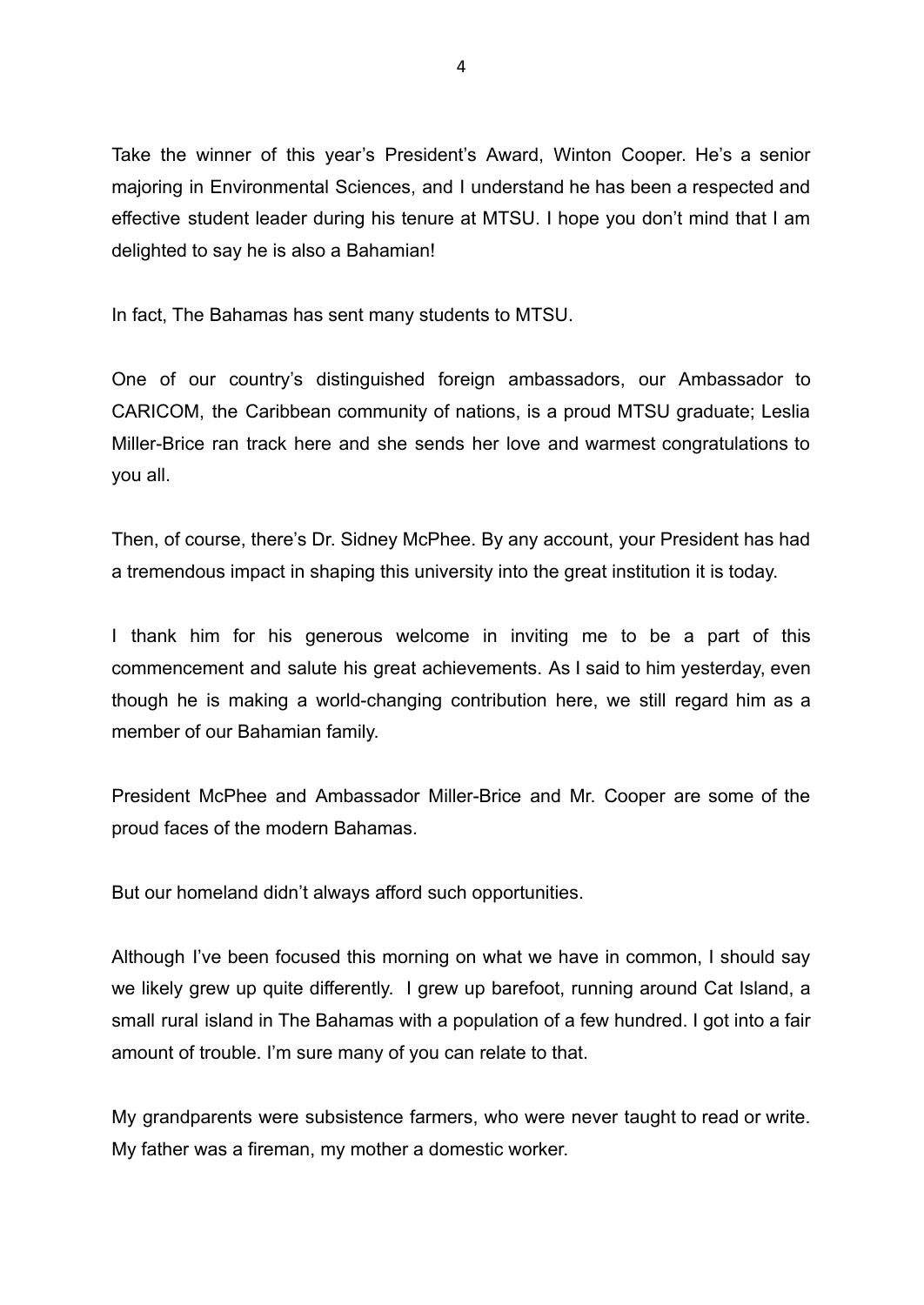When I was a young boy, people of my race, people like me, had no right or ability to vote for their government, and certainly no right to have a say in how the country was run.

That I might grow up to become Prime Minister of the Commonwealth of The Bahamas, was beyond their imagination.

And probably beyond my imagination, too.

But nothing should hold back the size and shape of your dreams.

It is our talent for imagination and creativity that makes us human.

As far as we know, human beings are the only creatures on earth, endowed with the ability to imagine an alternative reality, and the ability to work together creatively to make it so.

We can look at an empty space and imagine the house that will one day become our home.

We can project many years ahead and imagine travelling to other planets.

So let's decide, you and I, to make the most of the gift of imagination and creativity, and to never allow the fears or limitations of others to overtake our sense of what is possible, for ourselves and for our countries.

In our fast-paced world, where a digital distraction is always one tap or click away, let's commit to finding our own space and quiet places, to be sure the voice we're following is really our own.

You know by now that the world is not always fair, not always just. But you know, too, that the pursuit of justice, the willingness to get into what John Lewis called "good trouble", will attract some of the finest people into your life.